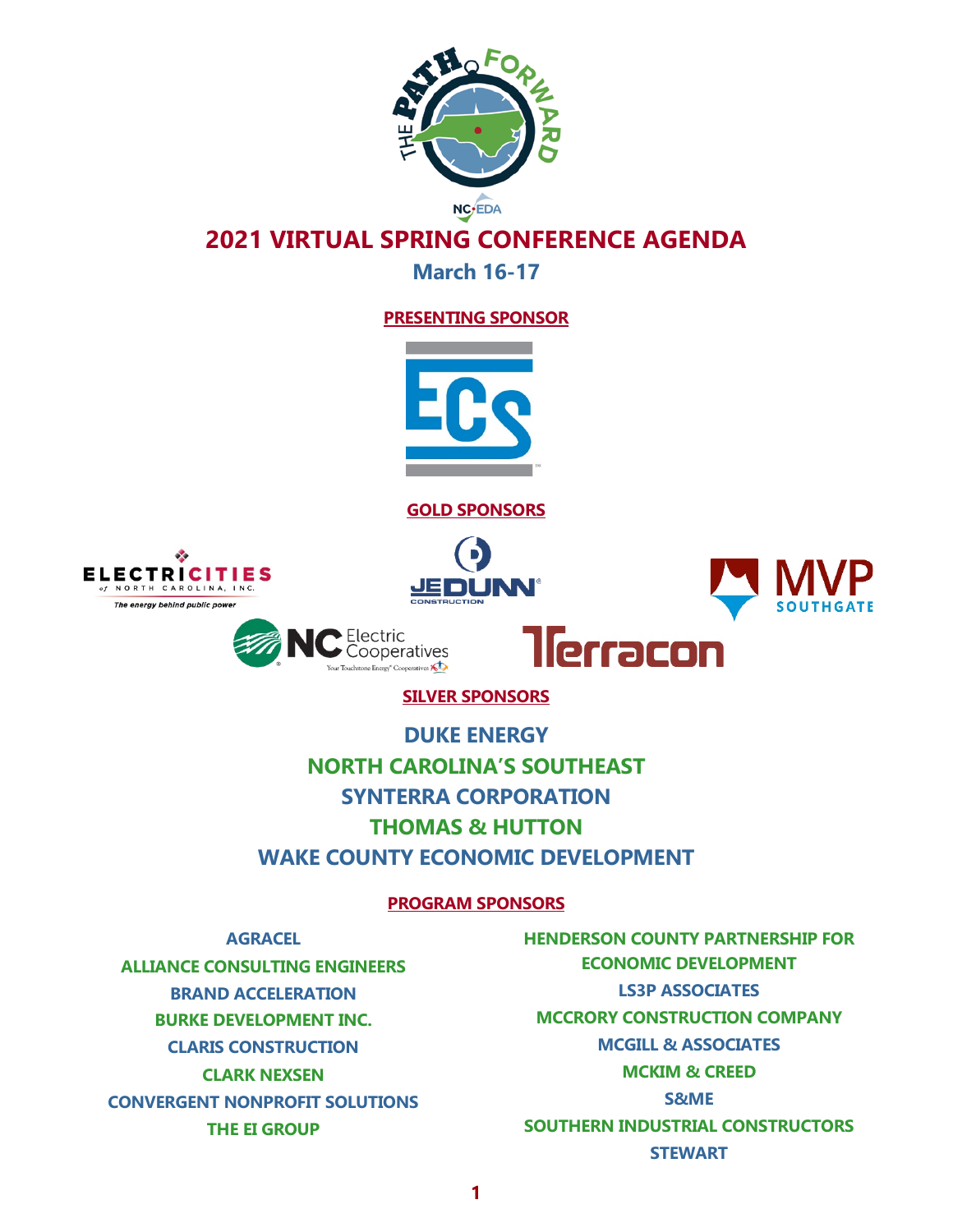**March 16-17**

| <u>Tuesday, March 16</u>   |                                                                                                                                                          |
|----------------------------|----------------------------------------------------------------------------------------------------------------------------------------------------------|
| 4 – 5 pm                   | <b>VIRTUAL HAPPY HOUR</b>                                                                                                                                |
| <b>Wednesday, March 17</b> |                                                                                                                                                          |
| $8 - 8:25$ am              | <b>SMALL GROUP NETWORKING SESSION</b>                                                                                                                    |
| $8:30$ am $-$ Noon         | <b>MORNING GENERAL SESSION</b>                                                                                                                           |
| $8:30 - 8:40$ am           | <b>Welcoming Remarks</b><br><b>Segment Sponsor: ECS SOUTHEAST</b>                                                                                        |
|                            | <b>MARTYN JOHNSON</b><br>Spring Conference Committee Co-Chair<br>Director - Beaufort County Economic Development                                         |
|                            | <b>RYAN WETHERINGTON</b><br>Spring Conference Committee Co-Chair<br>Vice President - Armstrong Relocation                                                |
| $8:40 - 9$ am              | <b>NCEDA Business Session</b><br><b>Segment Sponsor: TERRACON CONSULTANTS</b>                                                                            |
|                            | <b>Board Update</b><br><b>RANDALL JOHNSON</b><br><b>NCEDA President</b><br>Executive Director, Southeastern Office - North Carolina Biotechnology Center |
|                            | 2021 Scholarship Recipients<br><b>JOSH HALLINGSE</b><br>NCEDA Professional Development Chair<br>Executive Director - Transylvania Economic Alliance      |
| $9 - 9:20$ am              | <b>Legislative Update</b><br>Segment Sponsor: NORTH CAROLINA'S SOUTHEAST                                                                                 |
|                            | <b>DAVE HORNE</b><br>Partner – Smith Anderson                                                                                                            |
|                            | <b>MATTHEW MULLIN</b><br>Vice President, Policy, Programs & Communications<br>International Economic Development Council (IEDC)                          |
| $9:20 - 9:50$ am           | <b>NC Commerce Update</b><br><b>Segment Sponsor: DUKE ENERGY</b>                                                                                         |
|                            | <b>MACHELLE BAKER SANDERS</b><br>Secretary - North Carolina Department of Commerce                                                                       |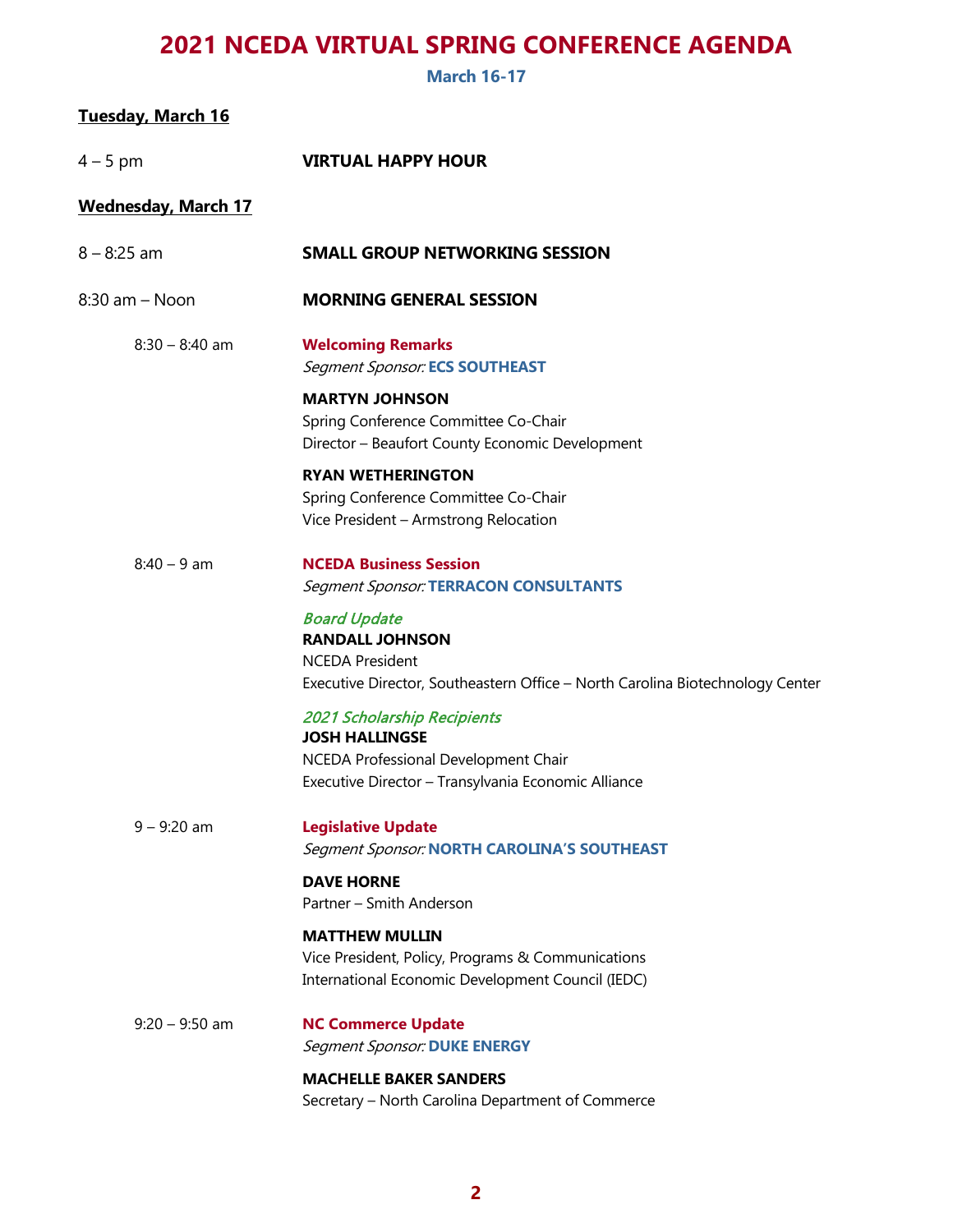**March 16-17**

| $9:50 - 10$ am        | <b>SBTDC Update</b><br><b>Segment Sponsor: SYNTERRA CORPORATION</b>                                                                |
|-----------------------|------------------------------------------------------------------------------------------------------------------------------------|
|                       | <b>BYRON HICKS</b><br>State Director - Small Business & Technology Development Center                                              |
| $10 - 10:15$ am       | <b>Break</b>                                                                                                                       |
| $10:15 - 11$ am       | <b>Life Sciences Panel</b><br><b>Segment Sponsor: JE DUNN CONSTRUCTION</b>                                                         |
|                       | RAUL PERALTA, moderator<br>Senior Vice President - ECS Southeast                                                                   |
|                       | <b>BILL BULLOCK</b><br>Senior Vice President, Economic Development and Statewide Operations<br>North Carolina Biotechnology Center |
|                       | <b>MICHELLE LOGAN</b><br>Vice President and General Manager - Thermo Fisher Scientific                                             |
|                       | <b>PATRICK PLUES</b><br>Vice President, State Government Affairs - The Biotechnology Innovation Organization (BIO)                 |
|                       | <b>MATT SZUHAJ</b><br>Managing Director - Deloitte Consulting                                                                      |
| $11 - 11:15$ am       | <b>EDPNC Update</b><br><b>Segment Sponsor: THOMAS &amp; HUTTON</b>                                                                 |
|                       | <b>CHRISTOPHER CHUNG</b><br>CEO - Economic Development Partnership of North Carolina                                               |
| $11:15 - 11:30$ am    | <b>Salary Survey Report</b><br>Segment Sponsor: CREATIVE ECONOMIC DEVELOPMENT CONSULTING                                           |
|                       | <b>CRYSTAL MORPHIS</b><br>NCEDA Research Committee Chair<br>Founder/CEO - Creative Economic Development Consulting                 |
| 11:30 am $-$ 12:15 pm | <b>Downtown Revitalization and Entrepreneurship</b><br><b>Segment Sponsor: ELECTRICITIES OF NORTH CAROLINA</b>                     |
|                       | <b>ILANA PREUSS</b><br>Founder & CEO - Recast City                                                                                 |
|                       | <b>THOM RUHE</b><br>President & CEO - NC IDEA FOUNDATION                                                                           |
| $12:15 - 1$ pm        | <b>LUNCH BREAK</b>                                                                                                                 |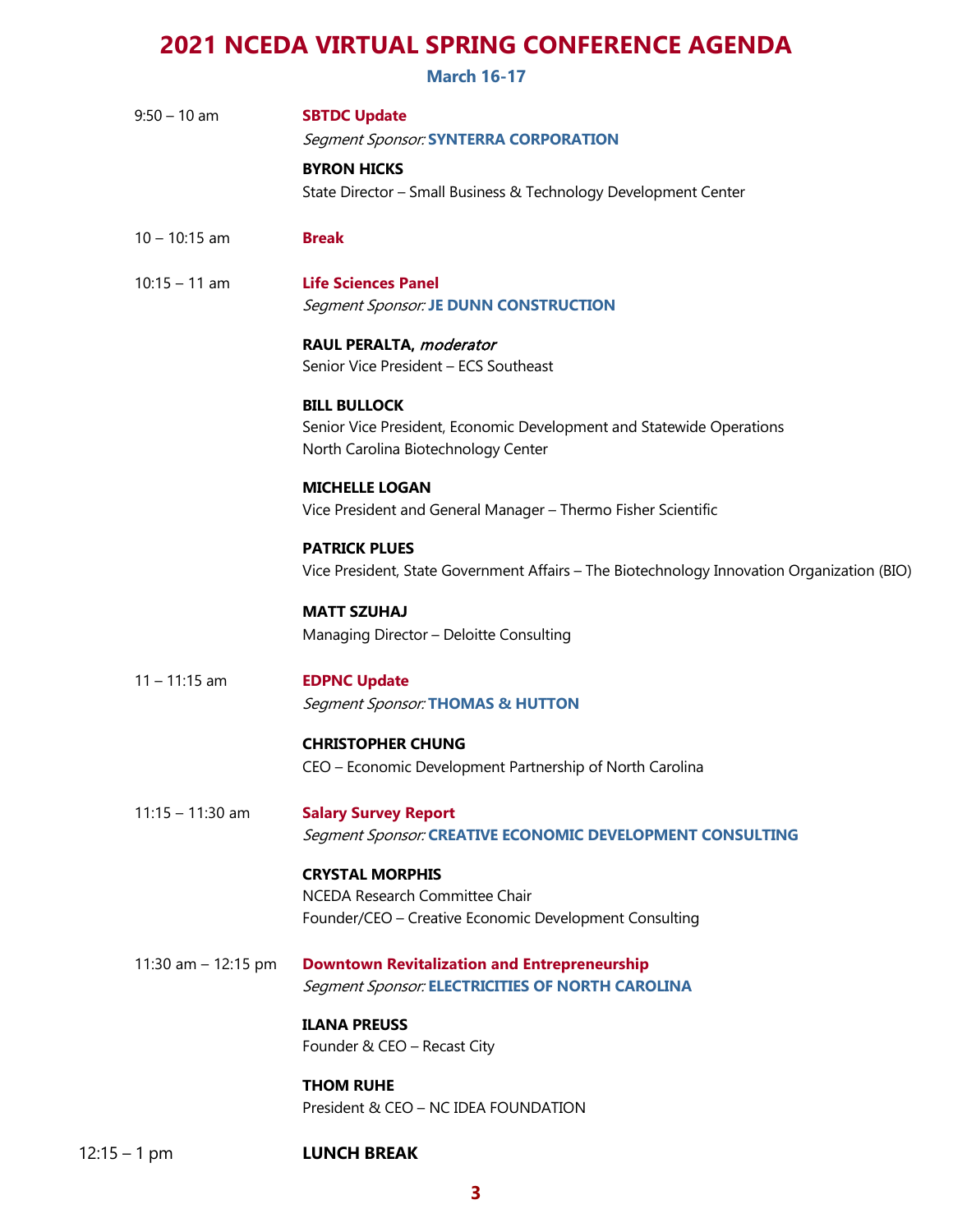**March 16-17**

| $1 - 3$ pm       | <b>AFTERNOON GENERAL SESSION</b>                                                                                  |
|------------------|-------------------------------------------------------------------------------------------------------------------|
| $1 - 1:45$ pm    | <b>USGA Project Case Study</b><br><b>Segment Sponsor: NC ELECTRIC COOPERATIVES</b>                                |
|                  | <b>ERNIE PEARSON, moderator</b><br>Member - Nexsen Pruet                                                          |
|                  | <b>JOHN BODENHAMER</b><br>Senior Managing Director, US Championships - US Golf Association                        |
|                  | <b>PAT CORSO</b><br>Executive Director - Moore County Partners in Progress                                        |
|                  | <b>TOM PASHLEY</b><br>President - Pinehurst Resort                                                                |
| $1:45 - 1:55$ pm | <b>GoldenLEAF Strategic Plan and Grant Report</b><br>Segment Sponsor: WAKE COUNTY ECONOMIC DEVELOPMENT            |
|                  | <b>SCOTT HAMILTON</b><br>President - Golden LEAF Foundation                                                       |
|                  | <b>TED LORD</b><br>Senior Vice President / Staff Attorney - GoldenLEAF Foundation                                 |
| $1:55 - 2:15$ pm | <b>Broadband Presentation</b><br><b>Segment Sponsor: MVP SOUTHGATE</b>                                            |
|                  | <b>BLAIR LEVIN</b><br>Senior Fellow - The Brookings Institute                                                     |
| $2:15 - 2:55$ pm | <b>Broadband Panel</b><br><b>Segment Sponsor: MVP SOUTHGATE</b>                                                   |
|                  | <b>ROBERT VAN GEONS, moderator</b><br>President & CEO - Fayetteville Cumberland County Economic Development Corp. |
|                  | <b>BRIAN ALLIGOOD</b><br>County Manager - Beaufort County                                                         |
|                  | <b>TRACY DOAKS</b><br>President & CEO - MCNC                                                                      |
|                  | <b>BLAIR LEVIN</b><br>Senior Fellow - The Brookings Institute                                                     |
|                  | <b>JEFF SURAL</b><br>Broadband Infrastructure Office Director - NC Department of Information Technology           |
| $2:55 - 3$ pm    | <b>Closing Remarks</b><br><b>Segment Sponsor: ECS SOUTHEAST</b>                                                   |
|                  | <b>RYAN WETHERINGTON</b><br>Spring Conference Committee Co-Chair                                                  |
| 3 pm             | <b>ADJOURN</b>                                                                                                    |
| $3:05 - 3:30$ pm | <b>SMALL GROUP NETWORKING SESSION</b>                                                                             |